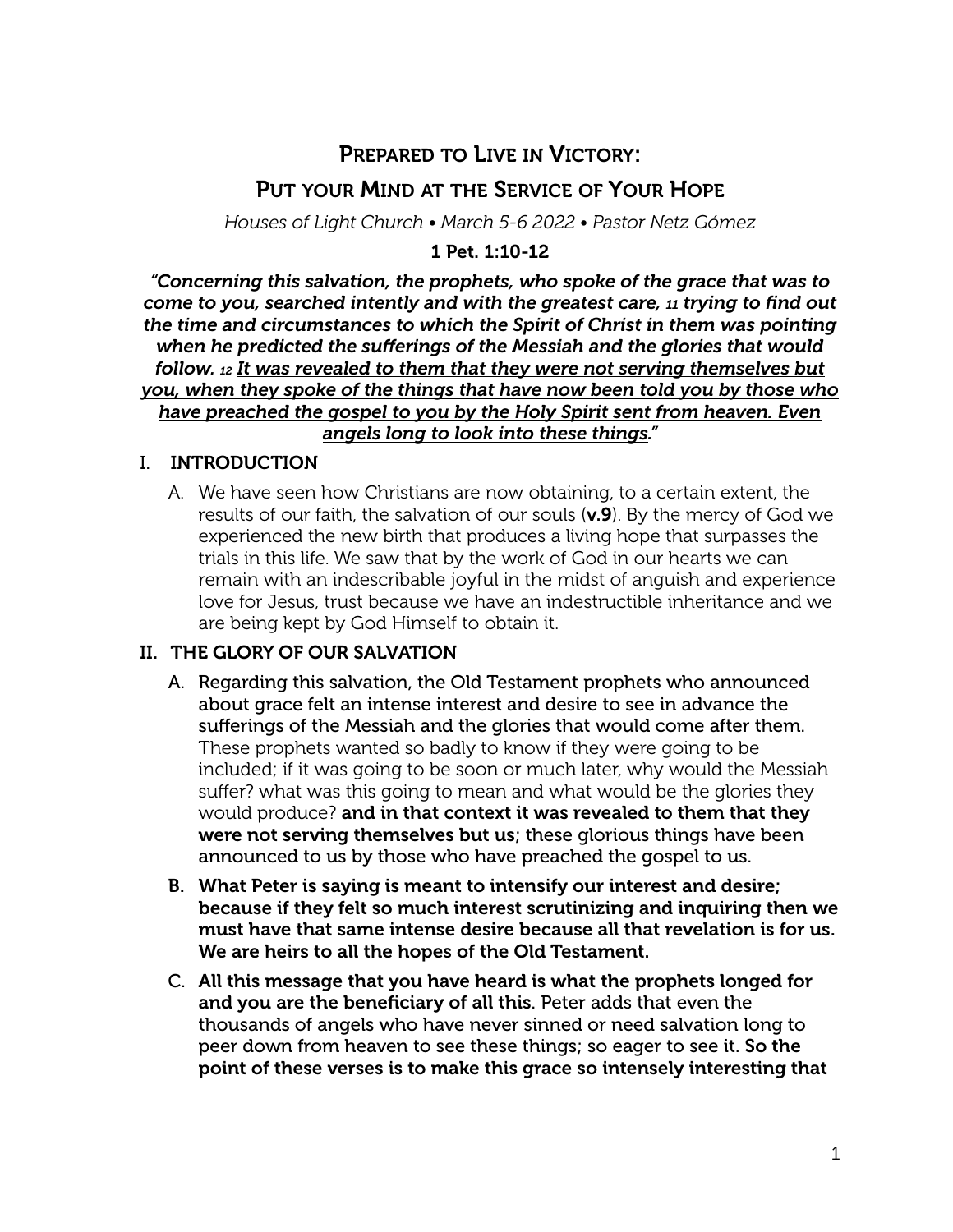we will put all our hope in that grace. This is to say that there is a grace that is going to be ours, that is why he exhorts us in the following verse…

v.13 *"Therefore, with minds that are alert and fully sober, set your hope on the grace to be brought to you when Jesus Christ is revealed at his coming."*

- A. Because of all this that Peter has spoken put all your hope in this grace that will be brought in the revelation of Jesus Christ. Prepare your mind to take action and be sober. Our mind can be affected by the shocks of the present world and not be sober.
- B. Peter says: *have all your hope in the grace that comes at the revelation of Jesus Christ*. Brothers, glorious grace comes to us, that is why our mind must act to take into account all the reasons that it gives us to have hope. In this letter the Holy Spirit through Peter just these few verses has given us reasons why your hope must be completely in Christ:
	- 1. God is a God of great mercy and that is why He made you be born again
	- 2. God gave you a living hope when He raised Jesus from the dead
	- 3. God gave you an inheritance that is indestructible and undefiled and God is keeping it for you and is also keeping you to receive it.
	- 4. The manifestation of your salvation comes when Jesus returns
	- 5. Meanwhile, every necessary test you go through in your life is being governed by a sovereign God so that the genuineness of your faith brings praise, glory and honor when Jesus is manifested..
- C. Then you will be prepared because you are full of hope in these dark days. Peter could have said directly: therefore put all your hope in grace but he adds: *"prepare your mind to take action"* so he means think energetically and clearly. If your mind is not ready for action it becomes lazy. So let us use our minds to hope fully on this grace that will be brought to us. This we are doing as we consider these verses during these weeks. We are activating our minds in an energetic way to feed our hope with the truth of the promises that are in the previous verses.
- D. What does this imply in terms of our emotional capacity? Hope is an emotion; so we put our mind into action for the purpose of serving our hope. We are taught here that the mind serves the heart, the affections, the emotions. Biblically thinking serves passionate hope. Put your mind at the service of your hope; put your thought at the service of your feelings.
- E. On that day when Jesus is revealed, with your faith refined through many trials you will experience praise, glory and honor from Him when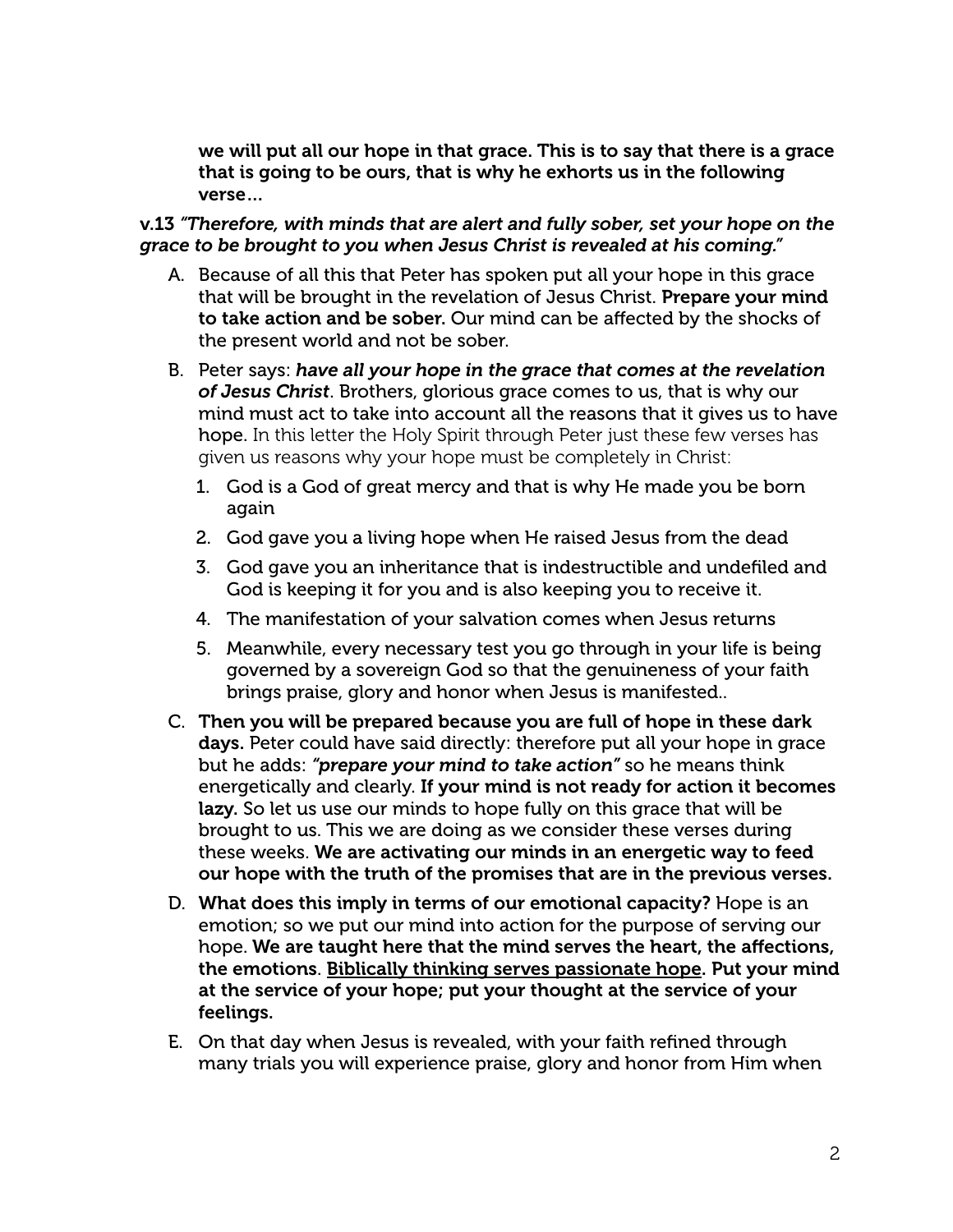He, so put all your hope in this grace. If you are being embarrassed don't worry because there you will receive honor, glory and praise. If you are suffering right now don't be afraid, you will be fully restored on that day. So when you prepare your mind to take action and you are sober.

F. Hope is not a thought, it is a passion for the future and a confidence to support it and that happens in the heart. Here the question is how to obey a commandment to feel something? It's not like you can turn your feelings on and off like a simple switch. What you do is use your mind with the firewood of truth with an effort and mental clarity to feed the fire of hope in your heart.

### III. IT'S TIME TO CONTINUE FIGHTING IGNORANCE

v.14-15 *"As obedient children, do not conform to the evil desires you had when you lived in ignorance. 15 But just as he who called you is holy, so be holy in all you do; 16 for it is written: "Be holy, because I am holy."*

A. Now, in Christ we are already obedient children and we do not conform to the passions that we used to have when we lived in ignorance.

v.2 *"who have been chosen according to the foreknowledge of God the Father… to be obedient to Jesus Christ and sprinkled with his blood…"*

B. Before experiencing salvation we had ignorance in which our passions grew that made us conform to the behavior we had.

Eph. 4:22 *"You were taught, with regard to your former way of life, to put off your old self, which is being corrupted by its deceitful desires;"*

- C. Those desires deceive us because they are based on ignorance and not on truth. That ignorance was not passive, rather it produced the behavior that we had before which ruined our lives, so the remedy is to prepare our minds to take action. With your mind clear and focused on the truth you remedy this ignorance; filling your mind with all these reasons to totally hope in that glorious grace that awaits us when Jesus returns.
- D. This knowledge is producing new passions and new behavior, so you can be Holy in all your way of life. We have to know what it means to be holy. Holiness is God being and acting according to His infinite worth. He is infinitely pure and transcendent and glorious and all His actions are in accordance with His infinite value, so we must be saints showing by our actions the infinite value of God, that is, value what Jesus will bring more than you value the things you had; before you valued money or maybe good things, family, food or your job, those were your highest values but now God is your highest value and everything revolves around Him.